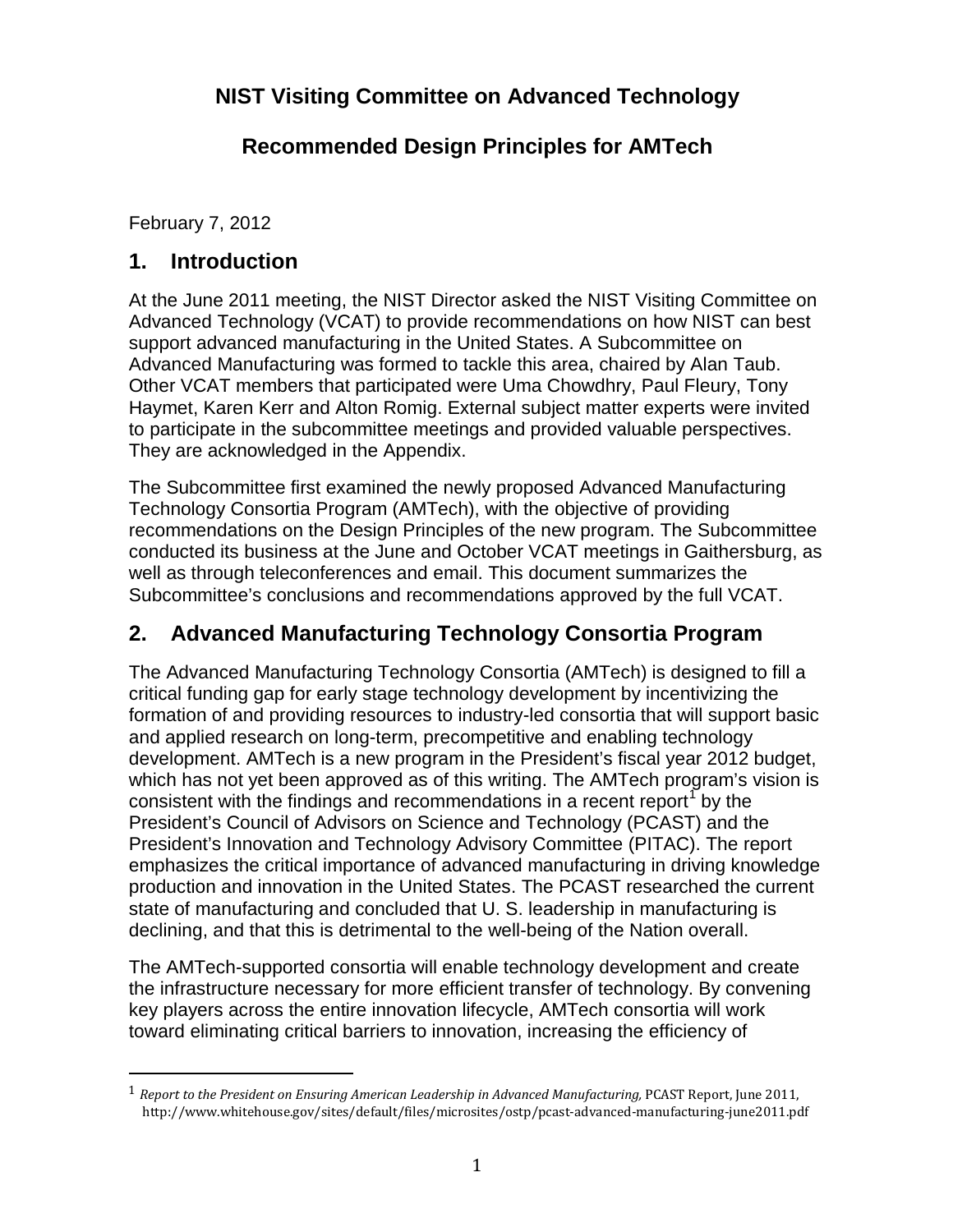domestic innovation efforts and collapsing the time scale to deliver new products and services based on scientific and technological advances. This strategy has the potential to drive economic growth, enhance competitiveness and spur the creation of jobs in high-value sectors of the U.S. economy.

## **3. Subcommittee Recommendations**

The Subcommittee strongly endorses the AMTech Program as a model publicprivate partnership program for supporting technological innovation and facilitating its deployment to support advanced manufacturing. The Subcommittee's specific recommendations regarding the design principles for AMTech are summarized in the following sections.

## **3.1 Management Models**

Management models for consortia can dictate their success or failure. The Subcommittee looked at a number of management models to determine which would be most effective for public-private partnerships, especially with respect to facilitating development, diffusion, technology transfer and adoption of knowledge as well as for facilitating participation by small manufacturers. One which stood out was the Semiconductor Research Corporation's Nanoelectronics Research Initiative (NRI). The NRI has leveraged modest Federal funding with significant co-investment from state and local governments along with industry partners to establish regional research centers. Educational institutions also participate in NRI.

**Recommendation:** As a starting point, the Subcommittee recommends that AMTech be managed through consortia, led by industry, that include broad participation by universities and government agencies.

The participation of small firms can be encouraged through a series of mechanisms, such as

- tiered membership within consortia (e.g., having sliding scale of dues),
- having weighted voting rights within the consortia,
- having them perform research tasks,
- providing access to specialized shared facilities and
- giving special consideration during the selection process for consortia led by small firms.

## **3.2 Performance Goals and Evaluation Criteria**

The Subcommittee considered the definition of appropriate performance goals and evaluation criteria on various fronts: for the overall AMTech Program, for selecting awardees (e.g., consortia) and for measuring the performance of the awarded teams.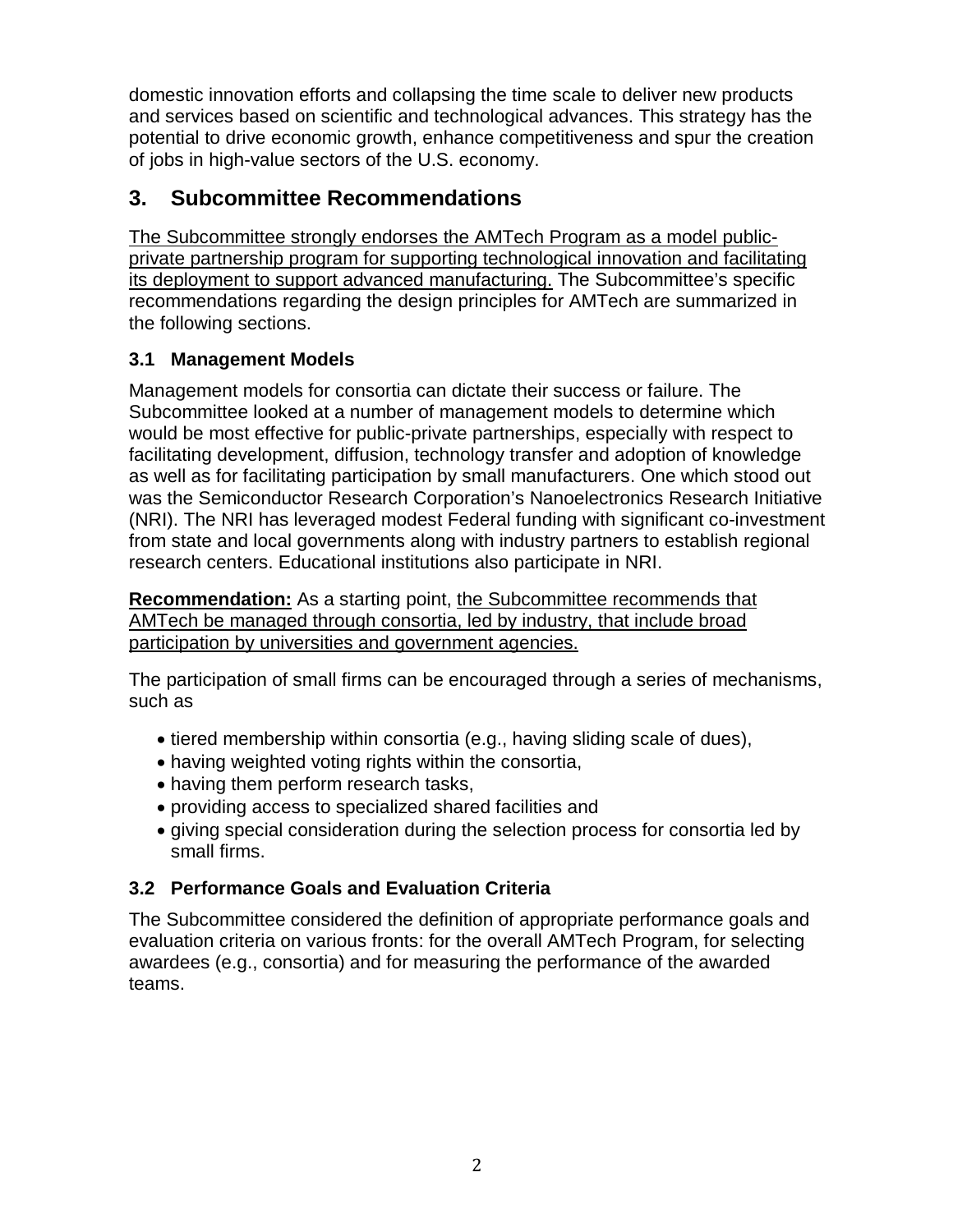#### **Recommendations:**

#### The Subcommittee recommends the following evaluation criteria for the overall AMTech Program:

- Identification of critical gaps (e.g., technology, skill sets, etc.) in manufacturing that are common to an industry or sector.
- Creation of roadmaps<sup>[2](#page-2-0)</sup> that guide new research and development to address industry problems.
- Ability to attract and leverage participation by multiple government agencies (including state and local governments), industry members and universities. A key criterion is the amount of resource commitment and leveraging that is attracted.
- The Program's awardees produce well-founded plans for the R&D life cycle, including technology diffusion, path to commercialization and their execution. Participation by the full supply chain is desirable.
- Creation of platform technologies that accelerate advancements in key manufacturing areas to dramatically increase U.S. competitiveness.
- Solutions are generated that address roadmap opportunities and hold potential to lead to commercialization, with creation or retention of U.S. jobs.
- High-value technologies, automation technologies and/or embryonic technologies, with the potential of retaining jobs in the U.S. manufacturing sector versus exporting jobs overseas based on technologies created in the United States.
- Positive impact on sustainability of the environment.

Excellence of the proposals should be the primary criterion for their selection. The Subcommittee proposes that the evaluation criteria used by NIST for selecting awardees include consideration of the following aspects:

- The team's proposal shows evidence of a clearly articulated vision for developing roadmaps or other means of identifying technology challenges that are suited to AMTech Program. Specifically, the AMTech Program seeks proposals that demonstrate innovativeness and the potential for having significant impact on U.S. competitiveness.
- The proposing team's participants have a successful track record in carrying out similar work.
- Breadth of types of entities included in consortium: the inclusion of small and medium manufacturers in the proposing team where appropriate or the consideration of their specific needs.

<span id="page-2-0"></span><sup>&</sup>lt;sup>2</sup> Roadmaps should identify problems that need to be addressed—not solutions—and include the timeframes in which solutions need to be developed.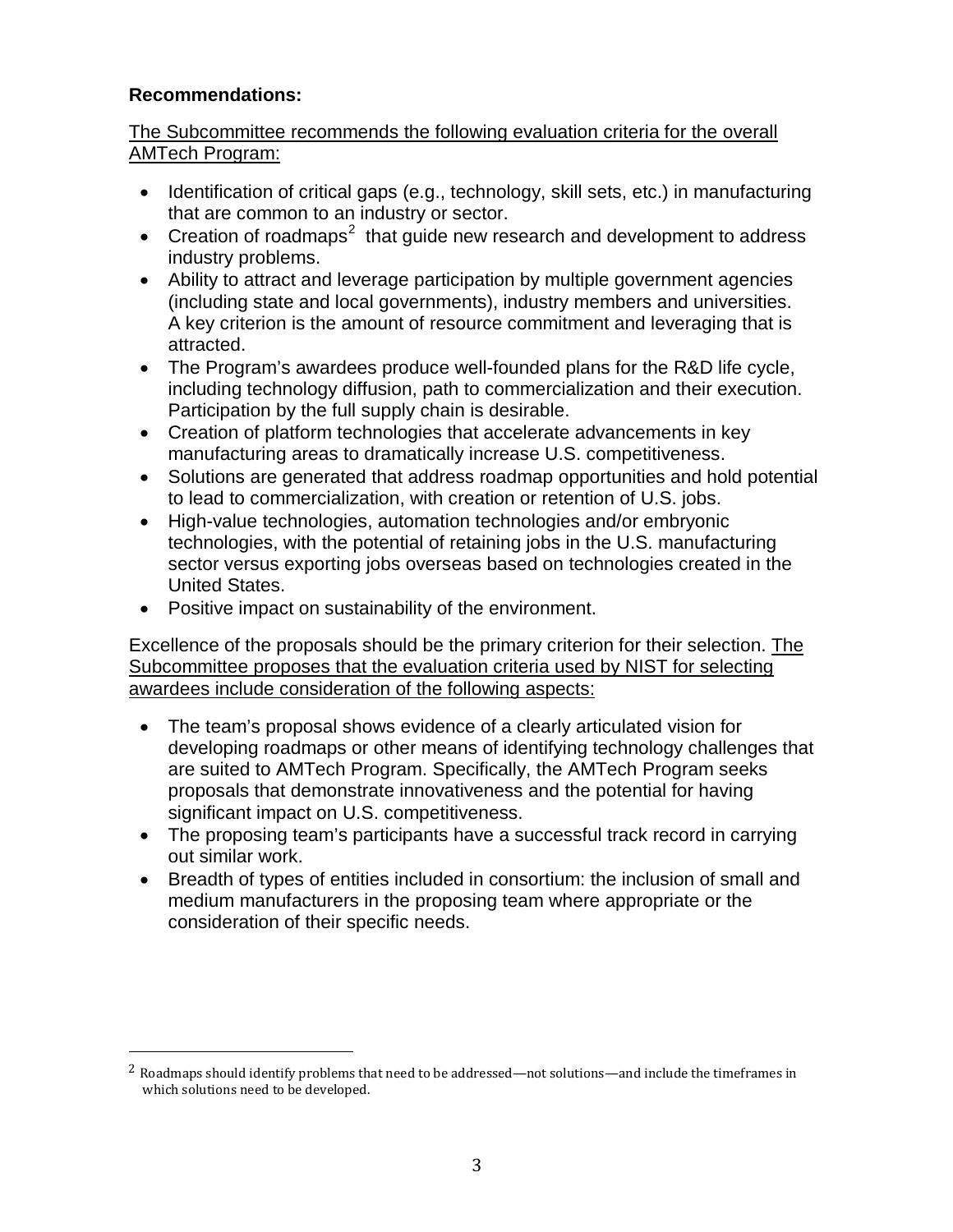The Subcommittee recommends the following evaluation criteria for measuring the performance of the awarded teams:

- Attainment of stated goals and quality of scientific results: published roadmaps, research publications, formation of testbeds.
- Demonstration(s) of how research outputs address noted technology gaps.
- Effectiveness of management and/or oversight to ensure that goals are attained.
- Evidence of risk-taking in the technologies tackled.
- A vision that includes "grand challenges."
- Successful inclusion of small- and mid-sized firms.
- Robust diffusion of technology and commercialization.
- Rigorous tracking and evaluation of economic/technical impacts.
- Amount of investment and resources leveraged from other government agencies (including state and local governments), industry members and universities.

## **3.3 Technology Focus Areas**

The Subcommittee debated which specific types of technologies would make U. S. manufacturers more competitive globally. Ultimately, we agreed that the selection of investment areas should not be technology specific, but should be driven by the competitive criteria of the proposals. AMTech should support research in manufacturing process technologies, including fabrication of advanced materials, rather than the development of new product technologies.

**Recommendation:** The Subcommittee recommends that the focus of the Program should be on platform technologies that improve how manufacturing is done, or enable the manufacture of new products. There should be a balance of short- to long-term outputs. The consortia should address scale-up gaps that hinder a technology from being deployed for large-scale manufacturing.

## **3.4 Intellectual Property Rights**

It is critical to the success of the AMTech Program that there be explicit principles for the management of intellectual property rights (IPR).

**Recommendation:** The Subcommittee strongly recommends that NIST develop guidelines for efficient Intellectual Property Rights management within the consortia.

## **3.5 Relationship to the NIST Research Laboratory Programs**

As part of its charge, the Subcommittee also examined the Advanced Manufacturing Programs in the research laboratories at NIST. The Subcommittee finds that synergy with NIST lab capabilities is beneficial but should not be a requirement for judging the proposals.

**Recommendation:** The Subcommittee recommends that NIST laboratory leadership use the output of the AMTech process as input for their laboratory's program development.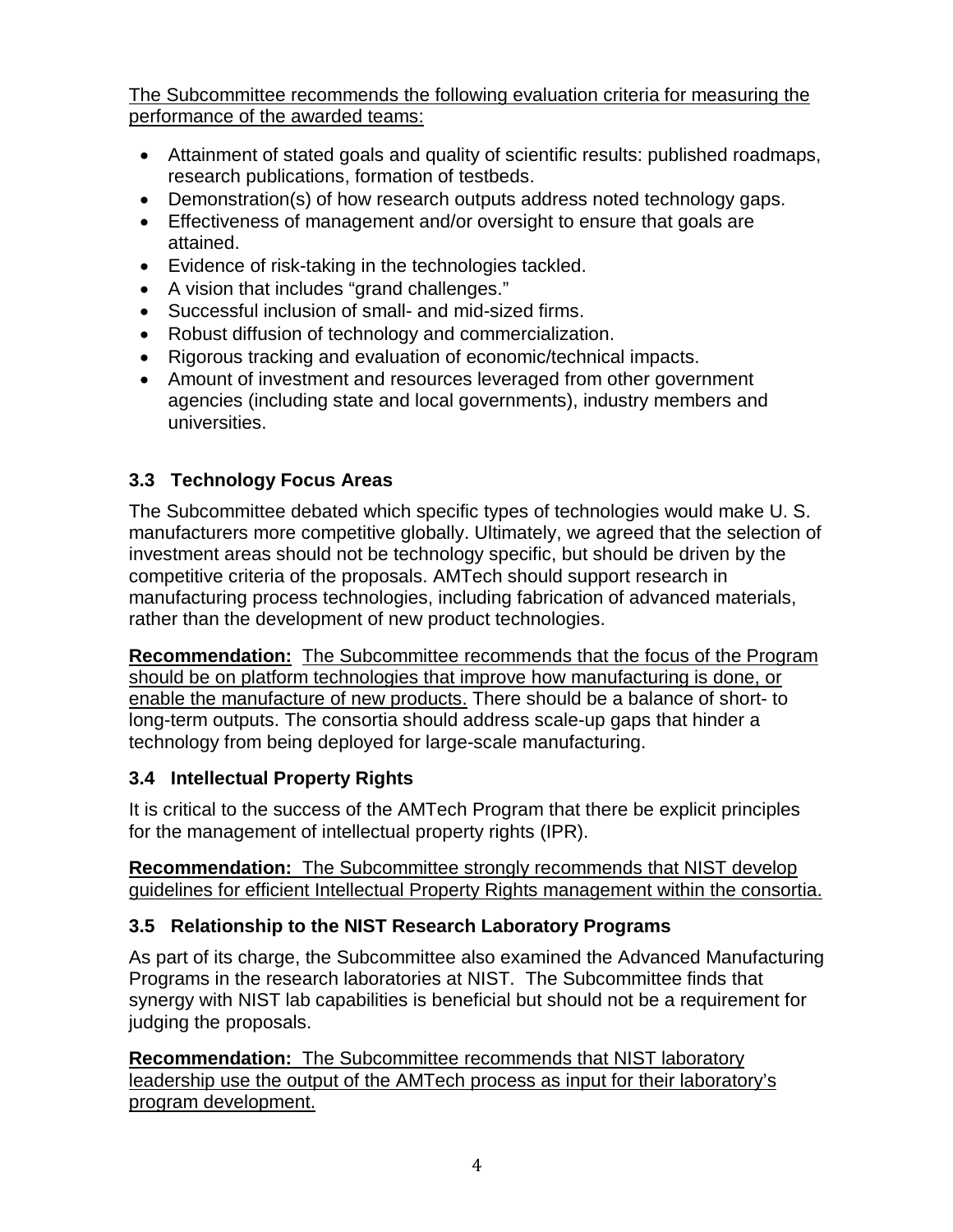## **3.6 Other Challenges for the AMTech Program**

Finally, the Subcommittee considered other key challenges that the designers and implementers of the AMTech Program should be aware of. These are

- Interactions with state, local and other economic development agencies.
- Influence of mission-specific federal agencies.
- "Messaging"—conveying that this program is not picking winners and losers.
- Ensuring that U.S. manufacturers gain competitive advantage.
- How to measure the benefit of the AMTech program to the United States.
- In this global economy, how do we address the competitiveness of
	- o U.S.-headquartered firms,
	- o U.S. "owned" firms,
	- o any firm with substantial U.S. research and manufacturing facilities,
	- o domestic content of products.

## **4.0 Conclusions**

The Manufacturing Subcommittee of the NIST VCAT finds that the proposed AMTech Program would be a valuable addition to the portfolio of NIST and of benefit to the U.S. competitiveness in advanced manufacturing. The recommendations provided herein, approved by the full VCAT, are intended to strengthen the AMTech program and ensure that its benefits to the competitiveness of the U.S. industry be maximized.